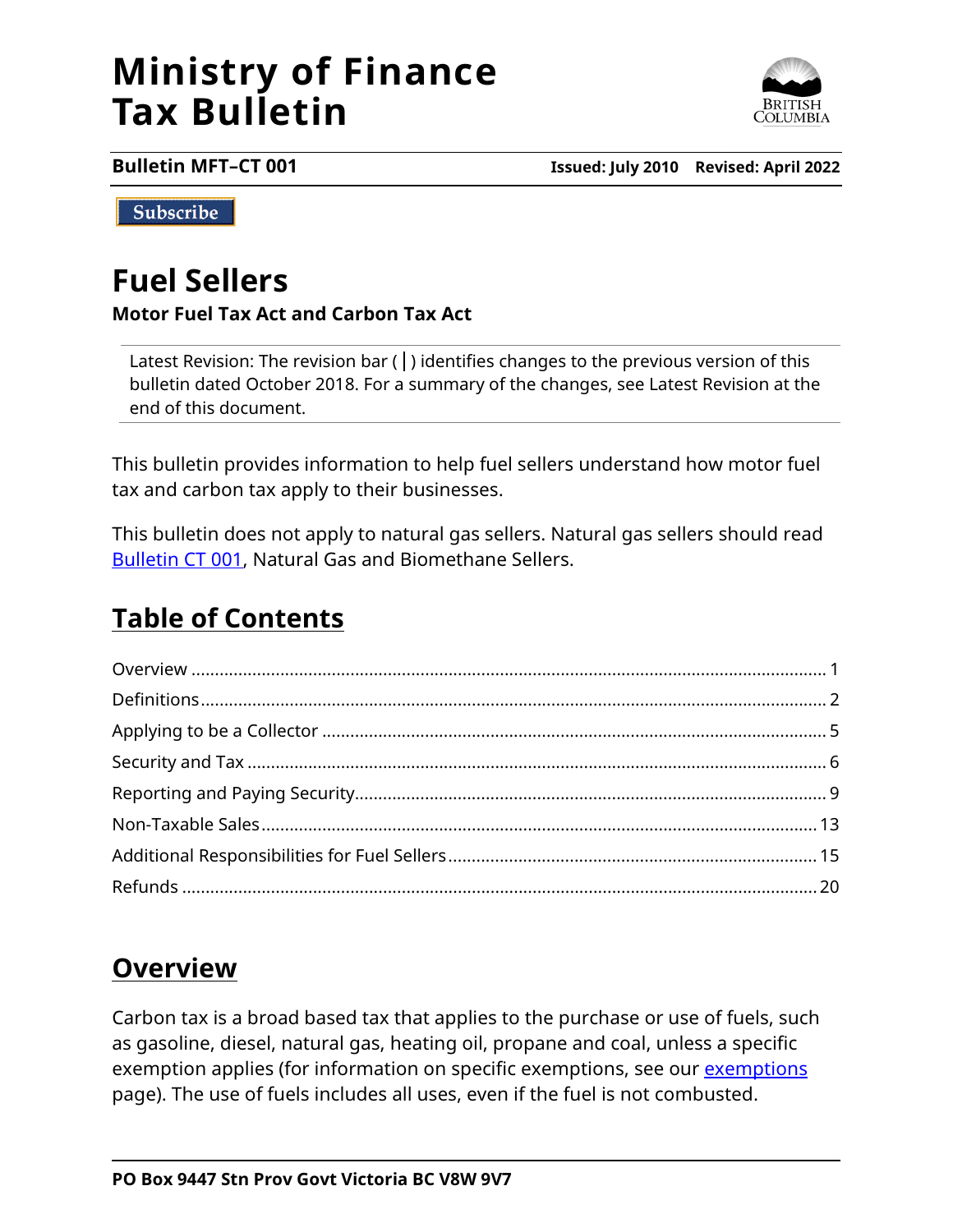Carbon tax also applies to combustibles (specifically peat, tires and asphalt shingles) when they are burned to produce heat or energy.

Motor fuel tax applies to fuels sold for use or used in internal combustion engines. Internal combustion engines are used in most automobiles, aircraft, ships and boats. They are also used in industrial equipment, such as bulldozers, skidders, chain saws and generators. Motor fuel tax applies to fuels at different rates depending on where in B.C. you purchase the fuel and how it is used.

If a fuel is sold for use to generate power in internal combustion engines, motor fuel tax and carbon tax apply to the fuel. If a fuel is sold for any purpose other than for use in an internal combustion engine, carbon tax and provincial sales tax (PST), and in some cases the ICE Fund tax, apply to the fuel unless a specific exemption applies.

**Note:** Motor fuel tax applies to propane for any use unless a specific exemption applies. PST, other than the 0.4% ICE Fund tax, does not apply to sales of propane.

For a complete list of the fuels and combustibles subject to motor fuel tax and carbon tax, and their tax rates, see [Bulletin](http://www2.gov.bc.ca/assets/download/F0C389126B1546C2BCB8432F24EA777F) MFT-CT 005, Tax Rates on Fuels. For information on the ICE Fund tax and the PST exemption for residential energy products, see [Bulletin](http://www2.gov.bc.ca/assets/download/AB226CD25A624A10B5AD18EABEF74976) PST 203, Energy, Energy Conservation and the ICE Fund Tax*.* For information on propane exemptions, see [Bulletin](http://www2.gov.bc.ca/assets/download/7825E03E42704AD980C37A93F7870424) MFT 014, Propane Exemptions.

# <span id="page-1-0"></span>**Definitions**

- A **vendor** is a person who sells fuel in B.C. for the first time after it is manufactured in, or imported into, B.C. (manufacture includes the production, refining, recycling or compounding of fuel). Vendors must apply to be appointed as a **collector** for each type of fuel they sell (see Applying to be a Collector below) and must be appointed a collector prior to the first sale of the fuel.
- A **deputy collector** is a person who purchases fuel in B.C. to resell to someone other than a purchaser.
- A **retail dealer** is a person who sells fuel to a purchaser in B.C. Retail dealers of natural gas must apply for a retail dealer certificate under the Carbon Tax Act.
- A **purchaser** is a person who buys or receives delivery of fuel in B.C. for their own use. The use of the fuel may occur within or outside B.C. For clarity, this bulletin will refer to purchasers as **end purchasers.** End purchasers are required to pay tax.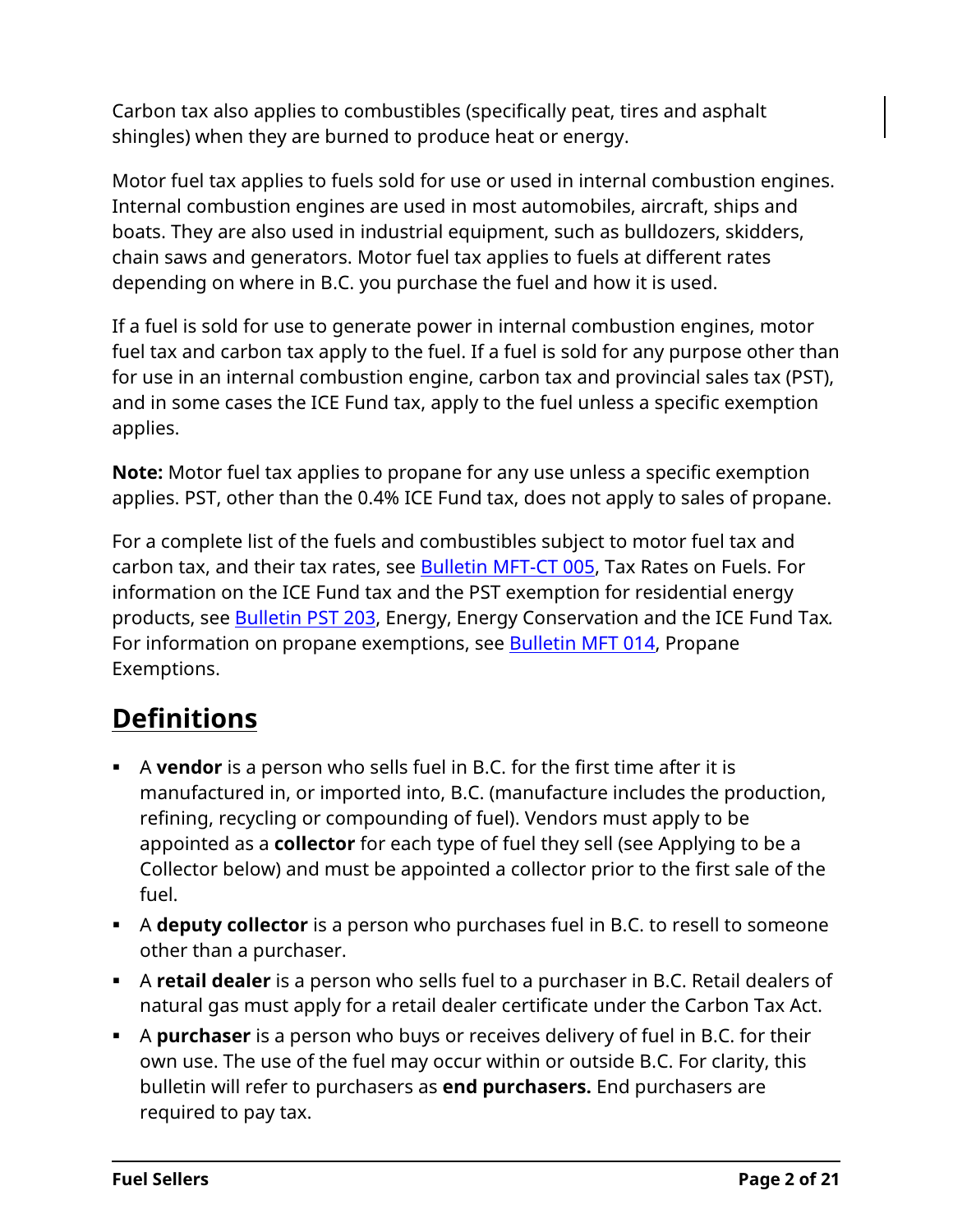Based on the nature of each fuel transaction, a person may be a collector, deputy collector or retail dealer. For example, even if a person has been appointed as a collector, they are considered a:

- Deputy collector with respect to fuel purchased in B.C. that they resell to someone (other than an end purchaser)
- Retail dealer with respect to any fuel they sell in B.C. to an end purchaser

# **Sale in B.C.**

Fuel is considered to be sold in B.C. when the transfer of ownership of the fuel occurs in B.C.

When fuel is **leaving B.C. for another jurisdiction** and the fuel is transferred at, on, or as it crosses the B.C. border leaving B.C., the sale is considered to be within B.C. This means security must be paid or tax must be collected on those sales, unless a specific exemption applies.

When fuel is **entering B.C. from another jurisdiction** and the fuel is transferred at, on, or as it crosses the B.C. border into B.C., the sale is considered to be outside B.C. Therefore, except for the exception for fuel imported by ship (see below), the person who receives the fuel at, on, or as it crosses the B.C. border from outside B.C. must apply and be appointed a collector.

# **Exception for Fuel Imported by Ship**

The only exception to the definitions above is for fuel imported by ship if all of the following apply:

- The fuel is part or all of a single shipment
- The fuel entered B.C. by ship from outside Canada in compliance with the federal Customs Act and regulations
- The fuel is a qualifying fuel and sold in prescribed volumes (see table below):
	- before it is released by Canada Customs, or
	- after it has been released by Canada Customs but before or at the time the fuel is removed from the ship on which it entered B.C.

**Released** has the same meaning as in the Customs Act (Canada).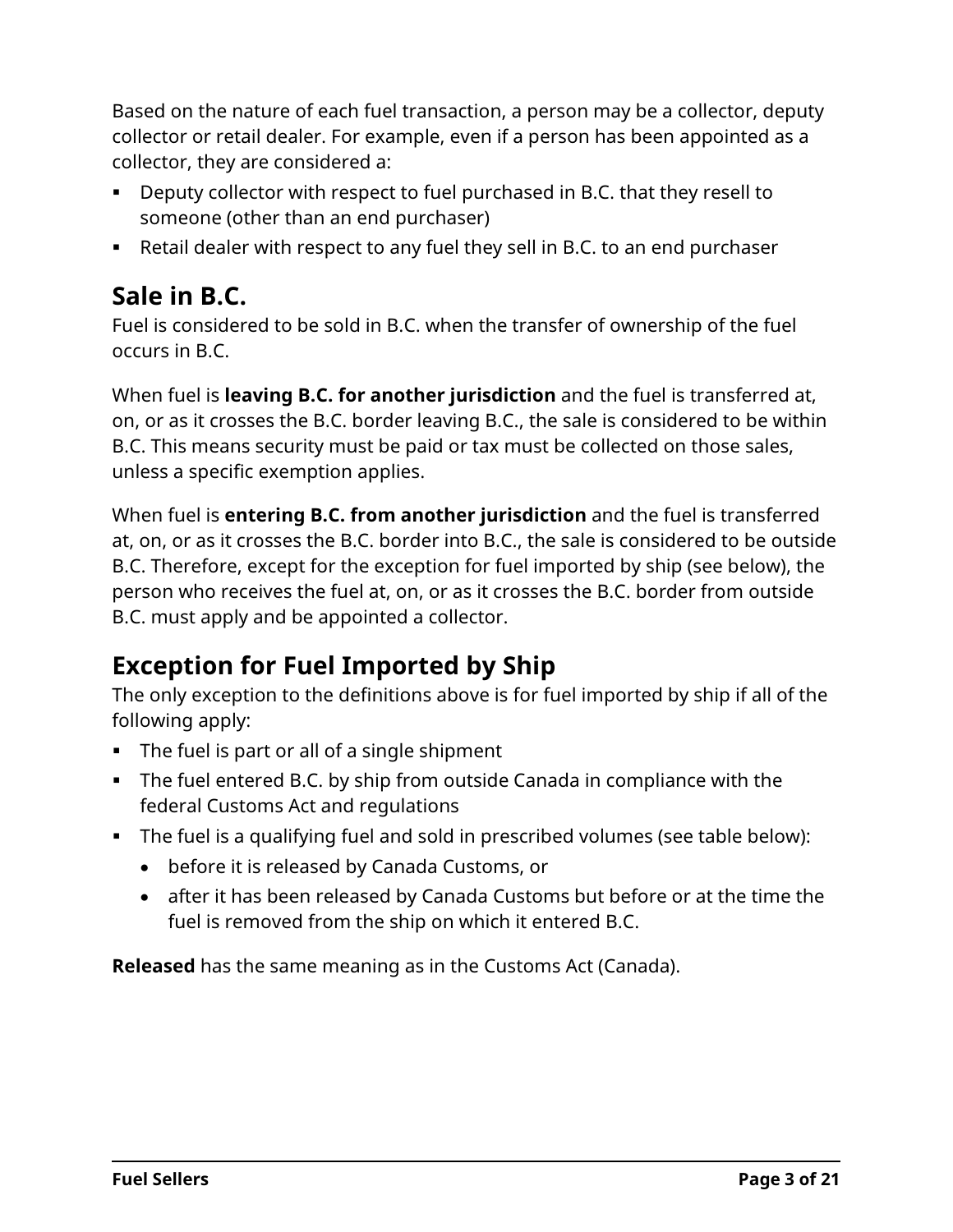| <b>Qualifying Fuels / Class of Fuels</b>   | <b>Prescribed Volumes</b>   |
|--------------------------------------------|-----------------------------|
| Liquid fuels (e.g. gasoline or diesel)     | More than 5 million litres  |
| Gaseous fuels (e.g. butane or<br>ethane)   | More than 30 million litres |
| Solid fuels (e.g. high heat value<br>coal) | More than 25,000 tonnes     |

#### **Qualifying Fuel and Prescribed Volumes**

**Note:** Natural gas and hydrogen are not qualifying fuels. You can find a listing of liquid, gaseous and solid fuel types in the Table of Fuel Types and Rates on most carbon tax returns.

If the above exception applies, the person who sold the fuel before it was released by Canada Customs or before or at the time it was removed from the ship:

- Is not a vendor or retail dealer of that fuel
- Is not required to be appointed a collector for that type of fuel, if the fuel they import always meets the conditions of the exception and they do not manufacture that type of fuel in B.C.
- If appointed as a collector, does not report the import of that fuel or pay security on that fuel
- Does not collect motor fuel tax or carbon tax on the sale of that fuel

In this situation, the person in B.C. who purchases the fuel:

- For resale in B.C., is the vendor and must be appointed a collector for that fuel type (if they are not already appointed) and must report the import of that fuel and pay any security, motor fuel tax and carbon tax due to us on the sale of that fuel in B.C. To apply to become a collector (if you are not already a collector for that type of fuel), see Applying to be a Collector below.
- For their own use, is required to self-assess any motor fuel tax and carbon tax due to us on the use of that fuel in B.C. For more information, see [Bulletin](http://www2.gov.bc.ca/assets/download/3AB2F2BF9FB544EA921107D2D21B5DD9) MFT-CT 006, Self-Assessing Motor Fuel and Carbon Tax.

#### **Example**

Company A imports 11 million litres of gasoline into B.C. on a fuel barge. Before the fuel is released by customs, Company A sells 6 million litres to Company B and 5 million litres to Company C. Both Company B and Company C intend to resell the fuel in B.C. and cause their fuel to be released and removed from the fuel barge.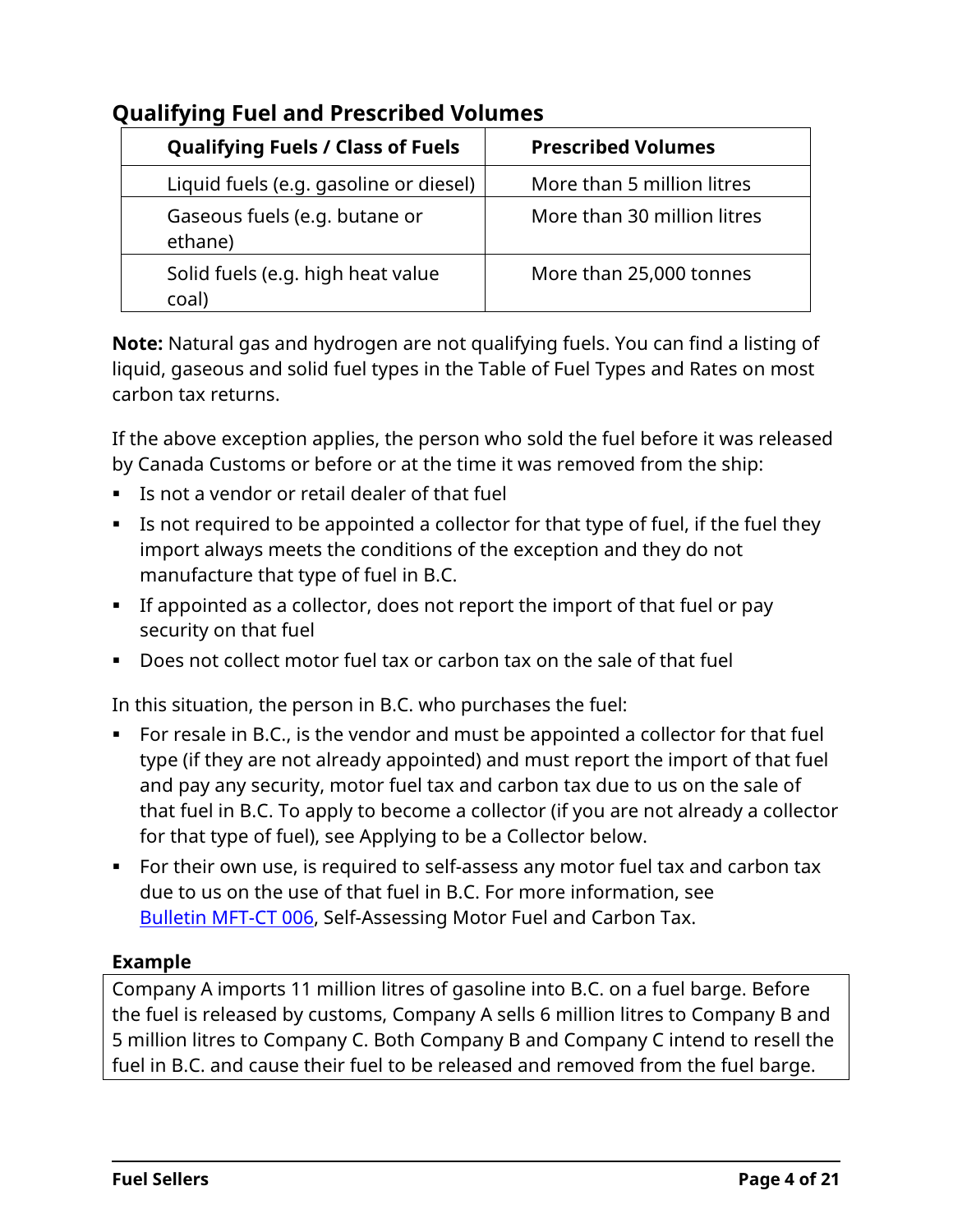In this situation:

- **Company A is not a vendor of the fuel sold to Company B. Company B is now** considered the vendor and must be appointed a collector if they are not already appointed, and must report the import of that fuel, pay security to us, and collect any motor fuel tax and carbon tax due on the sale of that fuel.
- Company A is the vendor of the fuel sold to Company C since the sale does not meet the prescribed volume threshold (i.e. more than 5 million litres) and must be appointed a collector, if they are not already. Company A must report the import of that fuel, pay security to us, and collect any motor fuel tax and carbon tax due on the sale of that fuel.

# <span id="page-4-0"></span>**Applying to be a Collector**

To apply for appointment as a collector, you need to complete an Application for Appointment as a Collector (FIN [142\)](http://www2.gov.bc.ca/assets/download/A868F5D956DC4BCDA2BFE4B6B28CFAE8).

Once your application is received, and before you can be appointed as a collector, you will be required to enter into an agreement with us that sets out the duties and conditions of your appointment. You may also be required to provide an unconditional letter of credit from a recognized Canadian financial institution.

If you are not approved for appointment as a collector, we will send you a letter explaining why your application was denied and how to appeal the decision if you disagree.

If you are not appointed as a collector, you must not sell fuel within B.C. for the first time after it is manufactured in, or imported into, B.C. The only exception to this is outlined above under Exception for Fuel Imported by Ship.

In all other situations, if you sell fuel within B.C. for the first time after it is manufactured in, or imported into, B.C. and you are not appointed a collector with respect to that type of fuel, you may be charged a penalty equal to the amount of security you should have paid if you had been a collector under the Motor Fuel Tax Act or the Carbon Tax Act (or both). If you continue to wilfully sell fuel without an appointment, we may charge you an additional penalty equal to the amount of security you should have paid as if none of your sales were made exempt from security, motor fuel tax or carbon tax. In addition, you may be liable to a fine of up to \$10,000 or imprisonment for up to 2 years (or both).

If you have been selling fuel within B.C. for the first time after it is manufactured in, or imported into, B.C. without being appointed a collector, contact us immediately. You may be eligible for a retroactive collector appointment.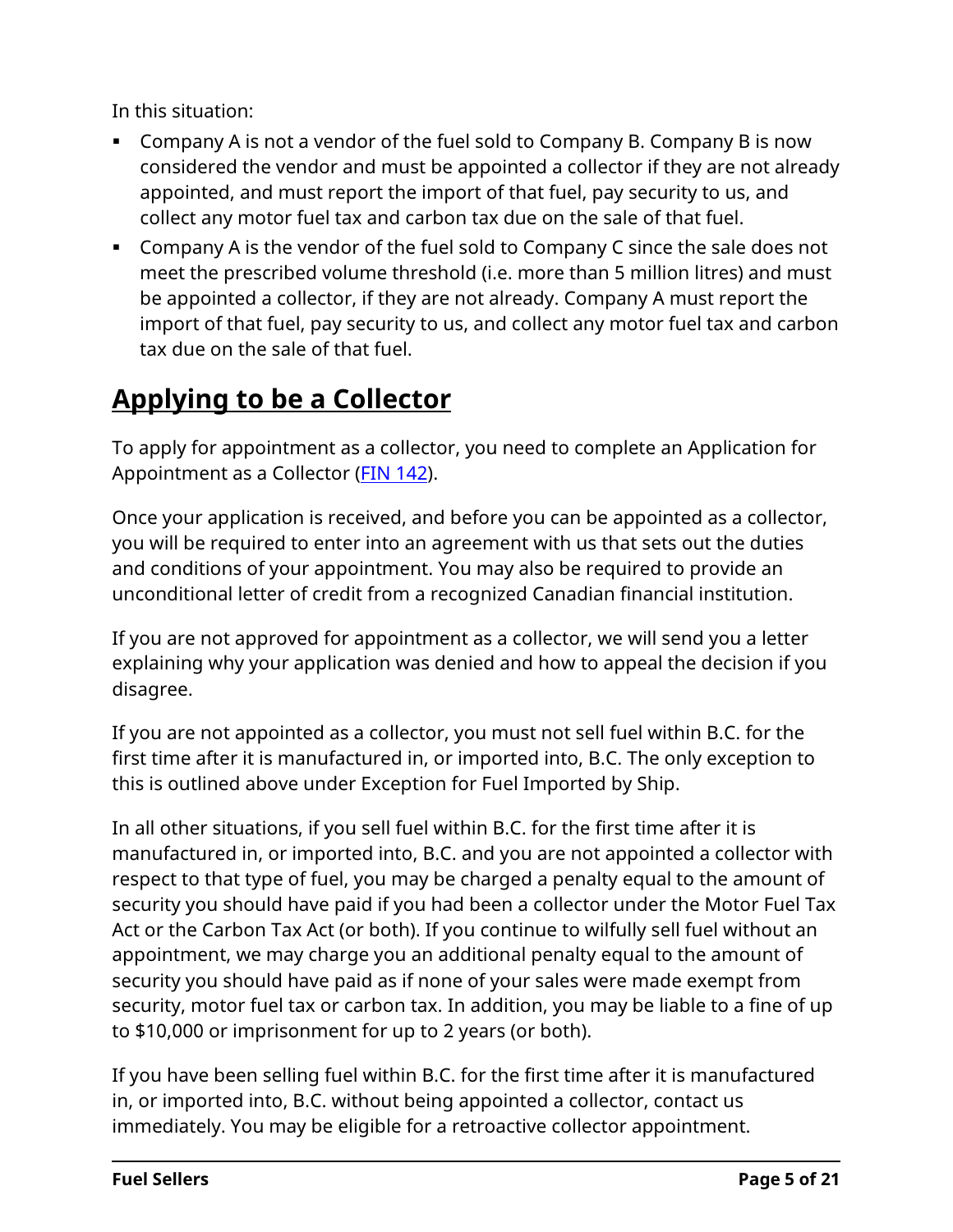# **Suspension and Cancellation of Collector Appointments**

Your appointment as a collector may be suspended or cancelled for not complying with the Motor Fuel Tax Act, Carbon Tax Act or regulations, or for not meeting the duties and conditions set out in your agreements.

If your appointment as a collector is suspended or cancelled under either Act, your appointment will be automatically suspended or cancelled under the other Act. If your appointment as a collector is suspended or cancelled, you must not sell fuel you manufactured in, or imported into, B.C.

You may appeal the cancellation of your appointment if you disagree with the decision.

# <span id="page-5-0"></span>**Security and Tax**

If you are appointed a collector, you must pay security to us equal to the amount of tax that would have been collected if the fuel was sold to an end purchaser. This is to protect tax revenue and reduce the number of businesses that need to file tax returns and remit taxes to us.

For information on the current motor fuel and carbon tax rates that apply to fuels used in internal combustion engines, the motor fuel tax rate that applies to propane and the carbon tax rates that apply to other fuels and combustibles, see [Bulletin](http://www2.gov.bc.ca/assets/download/F0C389126B1546C2BCB8432F24EA777F) MFT-CT 005, Tax Rates on Fuels.

The following provides a detailed summary of the security and tax process, and the responsibilities of fuel sellers and end purchasers.

#### **Collectors**

As a collector, you:

- Must pay security to us on fuel you sell for the first time in B.C. after you manufacture it in, or import it into, B.C.
- Must collect tax on retail sales of fuel you sell to end purchasers
- May retain the security that must be paid to you by deputy collectors and retail dealers and any tax you collect from end purchasers up to the amount of the security you paid on the fuel
- Must remit to us any security you are paid or tax you collect that exceeds the amount of security you paid on the fuel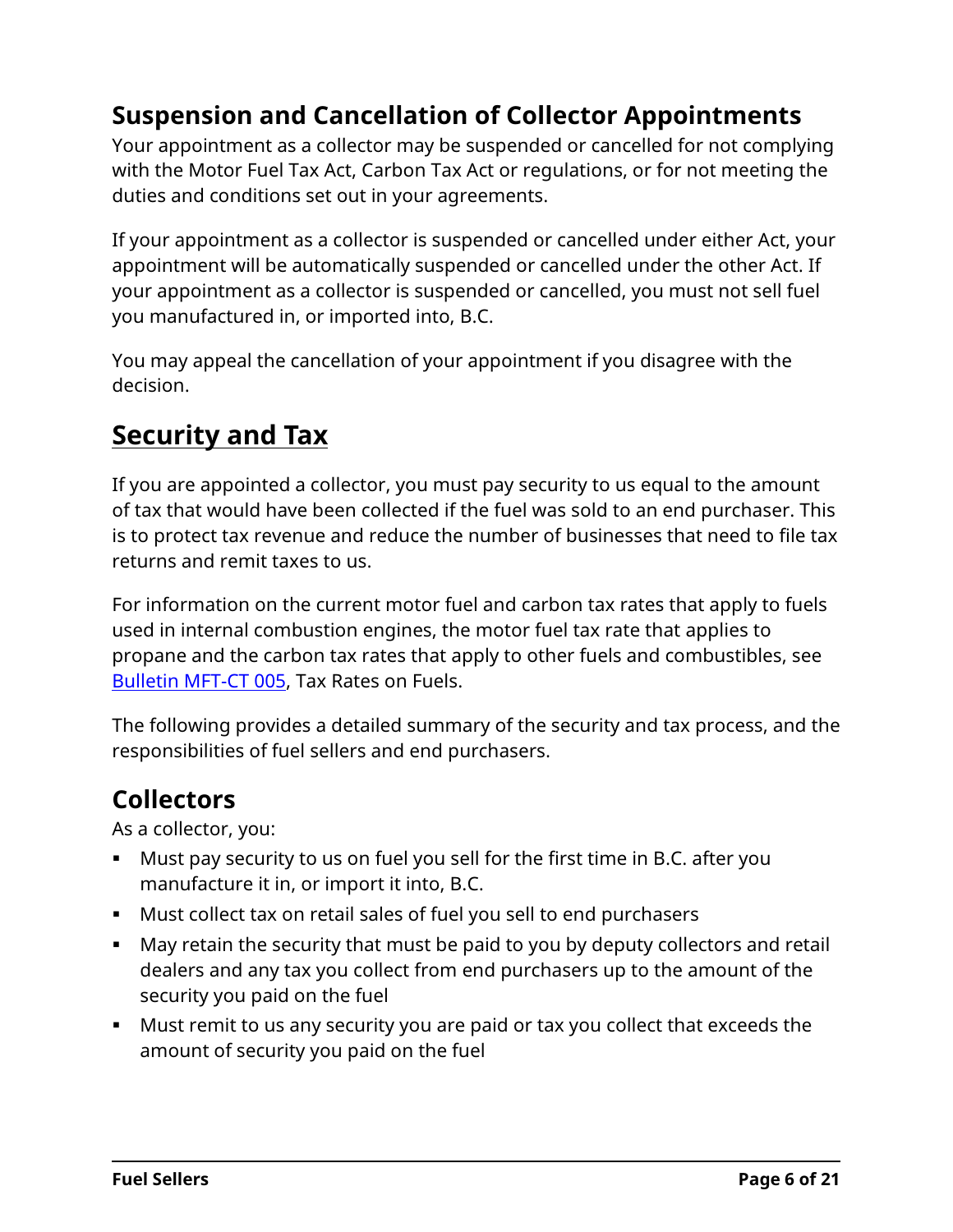# **Deputy Collectors**

As a deputy collector, you:

- Must pay security to collectors or other deputy collectors when you purchase fuel in B.C. from them for resale
- May retain the security that must be paid to you by other deputy collectors and retail dealers up to the amount of the security you paid on the fuel
- Must remit to us any security you are paid that exceeds the amount of security you paid on fuel
- May apply for a refund if the amount of security you paid (to your supplier) is more than the amount of security you received or tax you collected when you sold the fuel (see Refunds below)

# **Retail Dealers**

As a retail dealer, you:

- Must pay security to collectors and deputy collectors when you purchase fuel in B.C. from them for resale
- Must collect tax on your retail sales of fuel you sell to end purchasers
- May retain the tax you must collect from end purchasers up to the amount of the security you paid on the fuel
- Must remit to us any amount of tax you collect that exceeds the amount of security you paid on fuel
- May apply for a refund if the amount of security you paid (to your supplier) is more than the amount of tax you collected when you sold the fuel (see Refunds below)

### **End Purchasers**

As an end purchaser, you:

 Must pay tax to the retail dealer of the fuel, unless a specific exemption applies (see Non-Taxable Sales below)

# **Exceptions to the Requirement to Pay Security**

The following are the only exceptions to the requirement of collectors, deputy collectors and retail dealers to pay security.

 We specifically exempt you, in writing, from the requirement to pay the security. If you are selling the fuel in B.C. to another fuel seller, they also need to be exempted by us in writing from paying security to you on that fuel, otherwise they need to pay you security and you need to remit that security to us.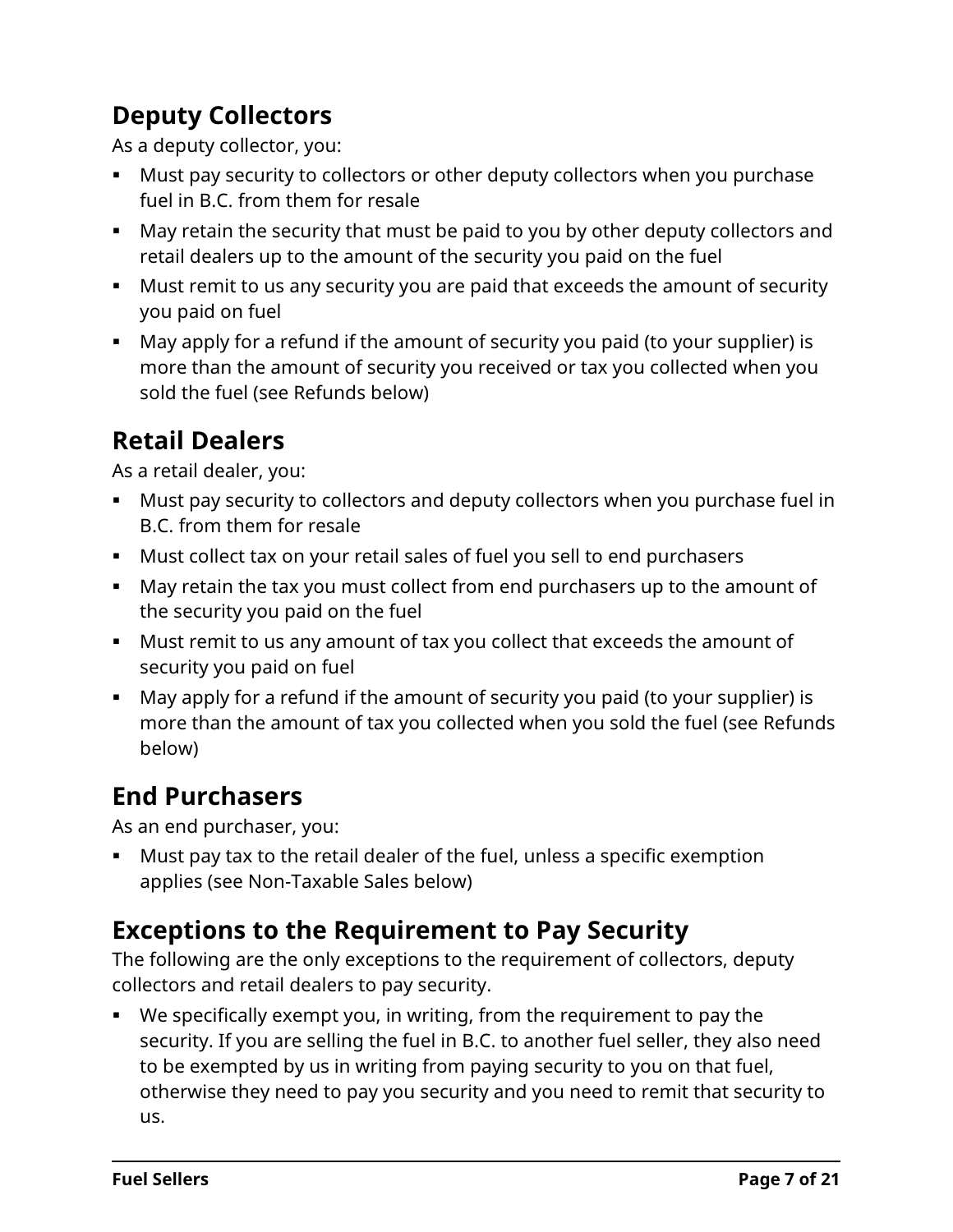- You are:
	- a collector who sells fuel to a deputy collector or retail dealer who is exempt from paying security on that fuel, or
	- a deputy collector who purchases fuel you will sell outside of B.C., provided the fuel is to be exported from B.C. by:
		- $\circ$  the collector or deputy collector that sold you the fuel,
		- o a person acting on behalf of the collector or deputy collector that sold you the fuel, or
		- $\circ$  a common carrier, where a copy of the contract has been provided to your supplier before or at the time you purchase the fuel.
- The fuel is sold from one collector to another collector and both collectors:
	- are appointed as refiner collectors,
	- are collectors for the same type or subcategory of a type of fuel, and
	- own and operate a crude oil refinery in Canada.

For more information on refiner collectors, please contact us.

- The fuel is sold in the following specific sizes and types of containers:
	- for motor fuel tax, propane sold in:
		- o a sealed, pre-packaged container that holds not more than 4 litres, or
		- $\circ$  a sealed, pre-filled cylinder that is designed to hold not more than 28 litres (approx. 30lbs),
	- for carbon tax, any fuel sold in a sealed, pre-packaged container that holds not more than 4 litres.
- A collector sells the fuel directly to a purchaser who is not required to pay tax on the fuel (see Non-Taxable Sales below).

**Note:** In all of the above circumstances you must keep records to support why you did not pay security. If you are a retail dealer of fuel located on First Nations land and wish to purchase fuel for resale to eligible First Nations individuals or bands without paying security, see **Bulletin MFT-CT 002, Sales to First Nations and the** Fuel Tax Exemption Program.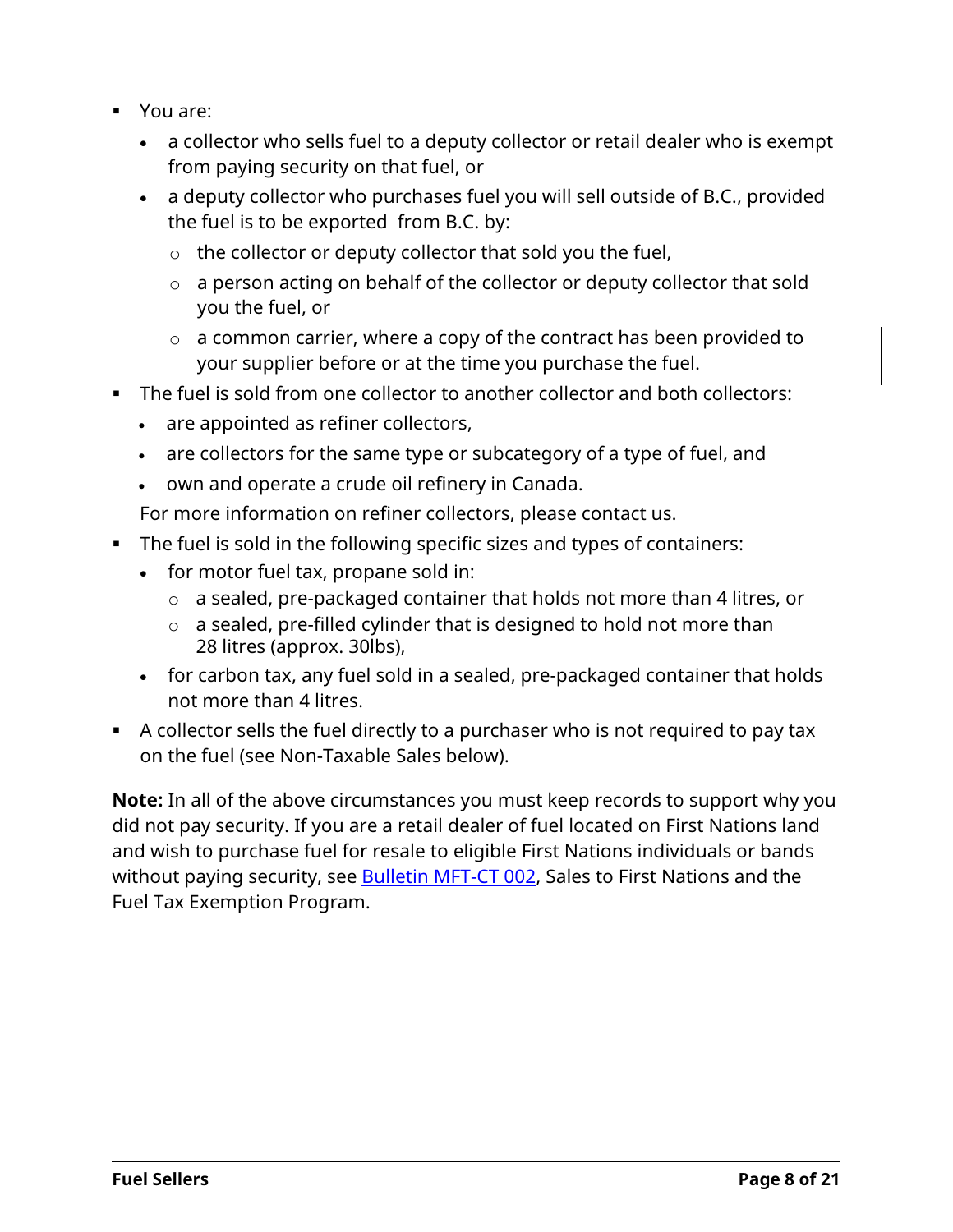# <span id="page-8-0"></span>**Reporting and Paying Security**

### **Return Types**

#### **Motor Fuel Tax and Carbon Tax Collector Tax Returns**

As a collector, you must report your sales and pay the security due to us on fuel you sell in B.C. for the first time after it is manufactured in, or imported into, B.C.

You must also report the purchase and sale of fuels for which you are a deputy collector or retail dealer. This allows you to offset the amount of security to be paid by claiming the amount of any refunds or credits to which you may be entitled. These refunds or credits may arise as a result of you paying security on fuel purchased within B.C. and selling the fuel at a lower rate, or exempt from security or tax (see Non-Taxable Sales below).

#### **Dedicated Motor Fuel Tax Transit Returns (Collectors, Deputy Collectors, Retail Dealers)**

If you sell clear gasoline or clear diesel fuel within the South Coast British Columbia transportation service region (SCTA or TransLink) or the Victoria regional transit service area (VRTA), you may also be required to report those sales and pay security equal to the dedicated motor fuel taxes due to us. Specifically:

- If you are a collector selling fuel in B.C. for the first time after it is manufactured in, or imported into, B.C and you sell clear gasoline or clear diesel fuel within the South Coast British Columbia transportation service region (SCTA or TransLink) or the Victoria regional transit service area (VRTA), you must report your sales and pay the security due to us.
- If you are a deputy collector or retail dealer, and you purchase clear gasoline or clear diesel within B.C. but outside the SCTA or VRTA (where dedicated taxes do not apply), and then resell the fuel inside the SCTA or VRTA (where the dedicated taxes do apply), you must report those sales and remit the additional amount to us. The additional amount is the difference between the security you paid outside the SCTA or VRTA and the total security received (including the dedicated motor fuel taxes) on your sales within the SCTA or VRTA.

For information on these dedicated transit taxes and the boundaries for the SCTA and VRTA, see **Bulletin MFT-CT 005**, Tax Rates on Fuels.

#### **Note:**

If you are a fuel seller and you do not sell clear gasoline or clear diesel fuel inside the SCTA or VRTA, you are not required to submit these tax returns, except an inventory return if there is a tax rate change (see Tax Rate Changes below).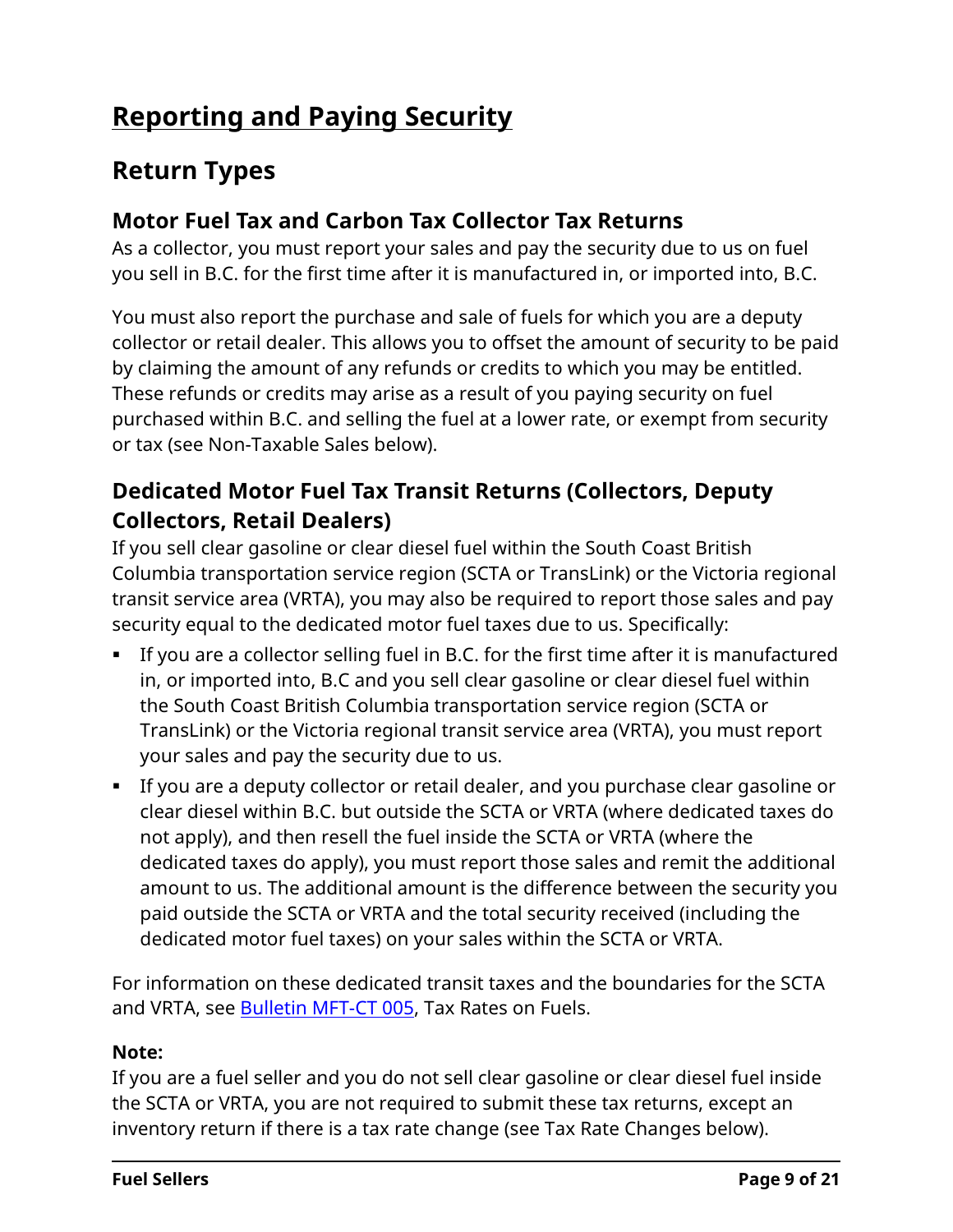If you paid security on fuel and you sell that fuel to another fuel seller at a lower rate or exempt from security, or sell that fuel to an end purchaser at a lower rate or exempt from tax, you may apply for a refund of the difference (see Refunds below).

# **Reporting Periods**

Once appointed as a collector, we assign your reporting periods. If you are not a collector but are required to remit transit taxes, we assign your reporting period after you have filed your first transit tax return.

Your reporting period is based on the annual amount of security you must pay to us under each tax type as follows:

- Less than \$120,000 quarterly reporting (January 1 March 31, April 1 – June 30, July 1 – September 30, October 1 - December 31)
- **\$120,000 or more monthly reporting**

If you must report and pay security for both motor fuel tax and carbon tax, and the amounts of the security result in a different reporting frequency for each tax type, we will adjust your reporting periods so they are consistent.

Once your reporting period is assigned, you will receive email reminders prior to each remittance due date

# **Filing and Paying Tax Returns On Time**

To report your sales, you must file your returns online using **eTaxBC**. You will find the following tax returns in eTaxBC:

- Motor Fuel Generic Return through your FCO account
- Carbon Collector Tax Return through your CTA account
- South Coast BC Transportation Tax Return through your FSC account
- BC Transit Tax Return through your FBT account

Also, you can pay your carbon tax security or motor fuel tax security due or make any account payments using eTaxBC. If you do not have access to eTaxBC, find out [how to enrol.](https://www2.gov.bc.ca/gov/content?id=E437125AC6444B869C94353D1C17FFA3)

You must file your tax returns and pay the security due to us by the 15th day of the first month following the reporting period in which you sold the fuel for the first time after it was manufactured in, or imported into B.C. If you are required to remit additional amounts for sales within the SCTA and VRTA, you must remit any additional tax or security to us by the 15th day of the first month following the reporting period in which you sold the fuel.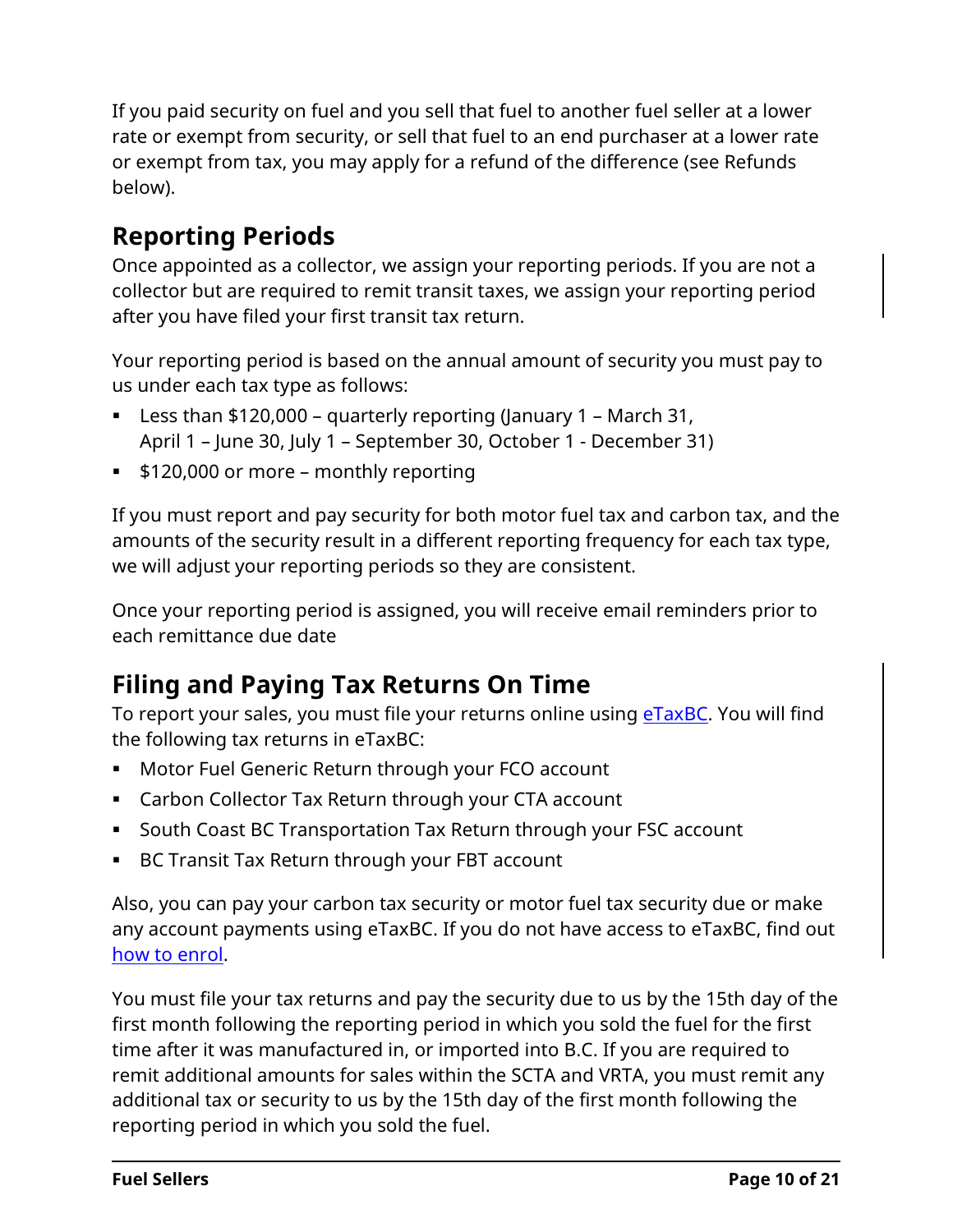Your tax return and payment are considered on time if they are posted to eTaxBC by 11:59 pm (Pacific Time) on the due date. If the due date for the tax return and payment falls on a weekend or a B.C. statutory holiday, the due date is the next business day.

Although you must file your return online using eTaxBC, if you choose to send payment by mail, it is considered on time if the envelope is postmarked by Canada Post (or national equivalent if outside Canada) on or before the due date. A business postage meter mark is not sufficient. If you mail your payment on or near the due date, ask Canada Post to postmark the envelope immediately.

If you courier your payment, it must be received by us by the close of business (4:30 pm) on the due date to be considered on time.

Your payment must be negotiable on or before the due date to be considered on time (e.g. if your payment is submitted on time but is post-dated after the due date, it will be considered late). If you are paying by cheque, it must be payable in Canadian funds to the Minister of Finance.

If your return and payment are not received on time, penalties and interest may be applied. Nil tax returns and amended tax returns are treated the same as other late tax returns in evaluating filing history.

#### **Exception to due dates**

If you are a collector for gaseous products other than natural gas (e.g. propane, butane, pentanes plus, gas liquids etc.) and sell through a third party, and the third party does not provide you with the volume of gaseous product delivered to your customers until after your return due date, you may report the sales and pay security based on your billing cycle. You must obtain approval from us prior to reporting based on a billing cycle.

#### **Example**

Gas liquids are delivered to your customer in June by a third-party common carrier (e.g. a pipeline company). You receive a customer delivery statement from the pipeline company on July 17 and issue a July billing/sales invoice to your customer. Instead of reporting the June deliveries on your June return, which was due July 15, you report these billings on your July return, which is due August 15.

If you are a collector who purchases gaseous products other than natural gas (e.g. propane, butane, pentanes plus, gas liquids) from a third party in B.C. for resale, you are acting as a deputy collector or retail dealer. If the third party does not provide you with the volume of gaseous products delivered until after your return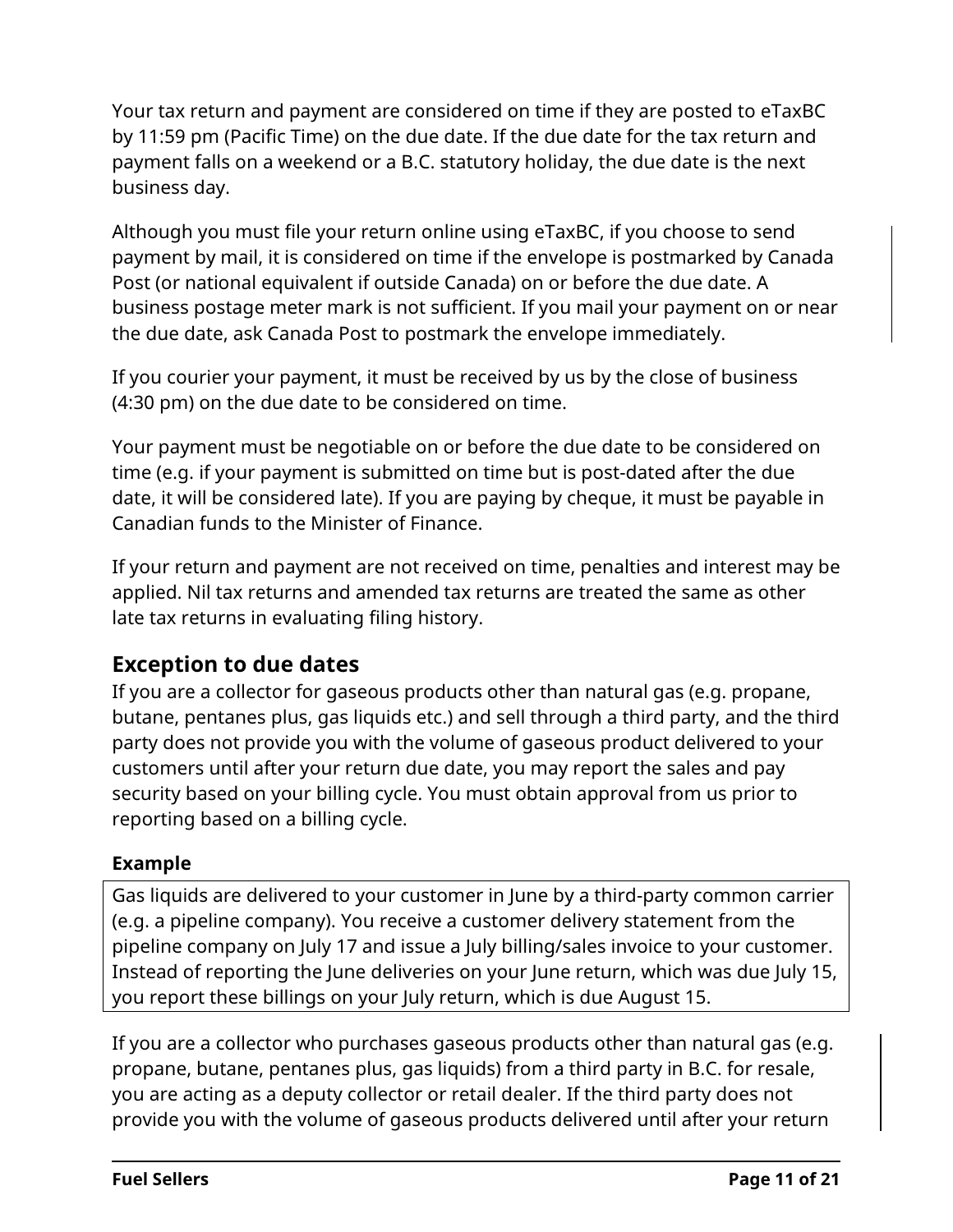due date, you may report the purchases based on your billing cycle. You must obtain approval from us prior to reporting based on a billing cycle.

#### **Example**

Gas liquids you purchased in B.C. for resale are received by you in June from a third-party common carrier (e.g. a pipeline company). Your supplier gets a delivery statement from the pipeline company on July 17 and issues you a July billing/sales invoice. Instead of reporting the June purchases on your June return, which was due July 15, you report these purchases on your July return, which is due August 15.

# **Credit Transfers**

If you have a credit balance on your motor fuel or carbon tax account and want to transfer this credit to another reporting period or to another of your motor fuel or carbon tax accounts where there is an amount owing, you must provide us with written instructions that include:

- The credit amount you want to transfer
- **The account the credit is being transferred from**
- The account the credit is being transferred to (include the reporting period if applicable)

You can send us these instructions:

- Online using [eTaxBC](http://www.gov.bc.ca/etaxbc/logon) log on to eTaxBC and click on Contact the Ministry to send us a message
- By email to **FuelTax@gov.bc.ca**

Do not enter the credit amount as a tax adjustment on your return or your return may be processed incorrectly.

Your transfer request must be received on or before the tax return due date (see Due Dates below) to avoid penalty and interest charges. Penalty and interest may also apply to any unpaid amounts if we find that the amount of credit available at the time of transfer was incorrect.

# **Amended Returns**

If you identify an error in a tax return from a previous reporting period, you must submit an amended return for that reporting period. If you identify errors that cover multiple years or reporting periods, please email us at [FuelTax@gov.bc.ca](mailto:FuelTax@gov.bc.ca) to determine if we can reduce the number of amended returns that need to be submitted.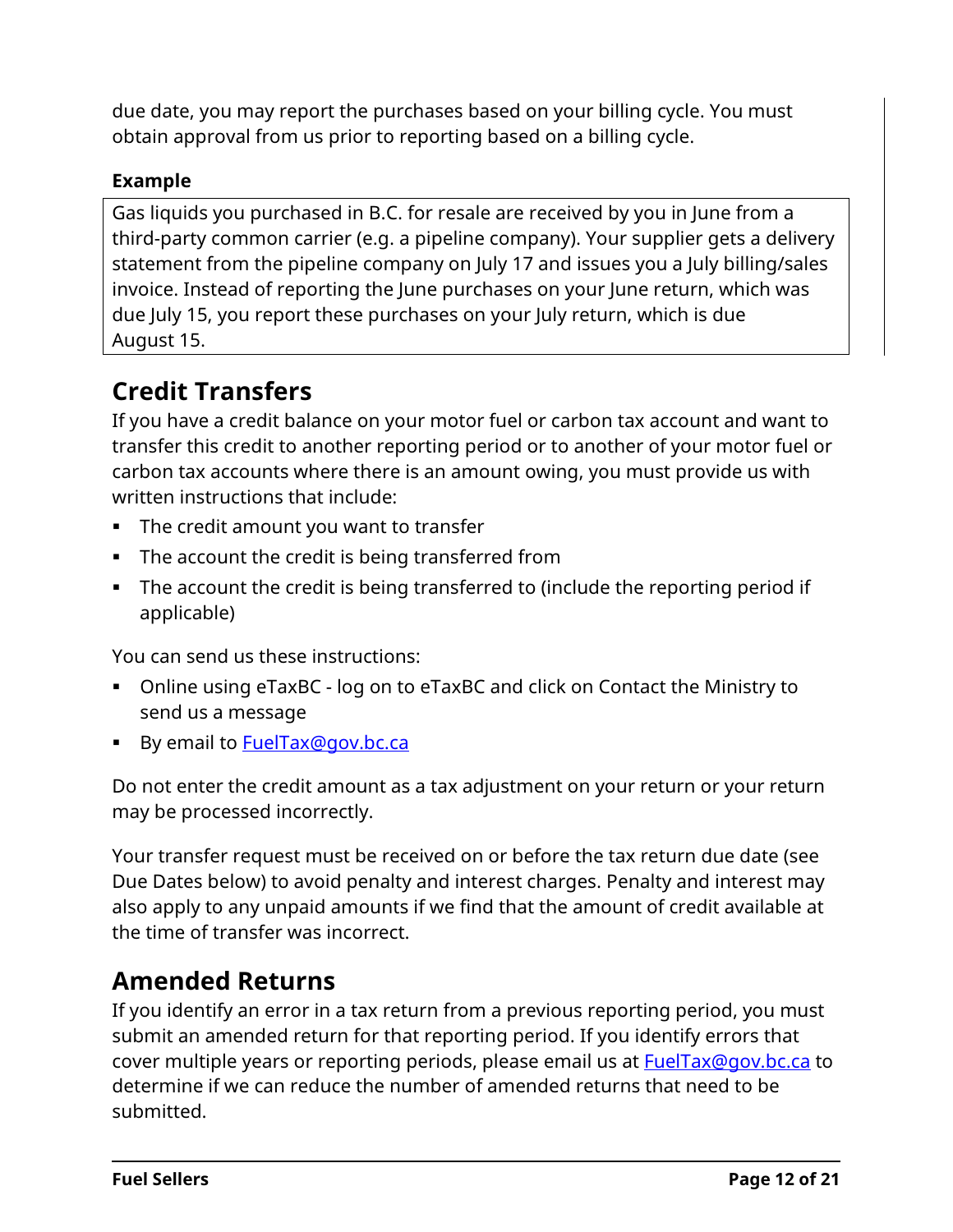# <span id="page-12-0"></span>**Non-Taxable Sales**

Collectors and retail dealers are not required to collect motor fuel tax or carbon tax on fuel sold in B.C. to end purchasers in the circumstances listed below.

# **Motor Fuel Tax and Carbon Tax**

You are not required to collect motor fuel tax or carbon tax on sales of fuel if:

- You export the fuel and then sell the fuel to an end purchaser outside of B.C.
- You sell to an end purchaser who is a registered consumer for locomotive fuel under the Motor Fuel Tax Act and for light fuel oil (LFO) – locomotive fuel under the Carbon Tax Act (see [Bulletin](http://www2.gov.bc.ca/assets/download/2BBDA93AE70842D698E8335E38708C85) MFT-CT 004, Registered Consumers)
- You sell to an end purchaser who is an eligible First Nations purchaser and title to the fuel passes on First Nations land (see [Bulletin](http://www2.gov.bc.ca/assets/download/667B00D8BC8B4623B62B0F3AC071AF99) MFT-CT 002, Sales to First Nations and the Fuel Tax Exemption Program)
- You sell to an end purchaser who is a qualifying farmer purchasing coloured fuel and certain conditions are met (see [Bulletin](http://www2.gov.bc.ca/assets/download/CA9757C7DE7A4984A254EA92DED663F2) MFT-CT 003*,* Coloured Fuels and Other Substances)
- You sell to an end purchaser who is purchasing marine diesel fuel under the Motor Fuel Tax Act or any fuel under the Carbon Tax Act for use in:
	- an interjurisdictional cruise ship, or
	- in a ship prohibited from coasting trade under the Coasting Trade Act (Canada)
- You sell to an end purchaser who is a visiting force or member of the diplomatic and consular corps (see **Bulletin CTB 007**, Exemption for Members of the Diplomatic and Consular Corps)

# **Motor Fuel Tax**

You are not required to collect motor fuel tax on sales of fuel if:

- You sell to an end purchaser who is a registered consumer for jet fuel purchased by an international air service under the Motor Fuel Tax Act (see [Bulletin](http://www2.gov.bc.ca/assets/download/2BBDA93AE70842D698E8335E38708C85) MFT-CT 004, Registered Consumers)
- You sell to an end purchaser who is purchasing marine bunker fuel or natural gas for use in an internal combustion engine on a ship
- You sell to an end purchaser who is purchasing marine diesel fuel for use in a turbine engine that propels a commercial passenger or cargo ship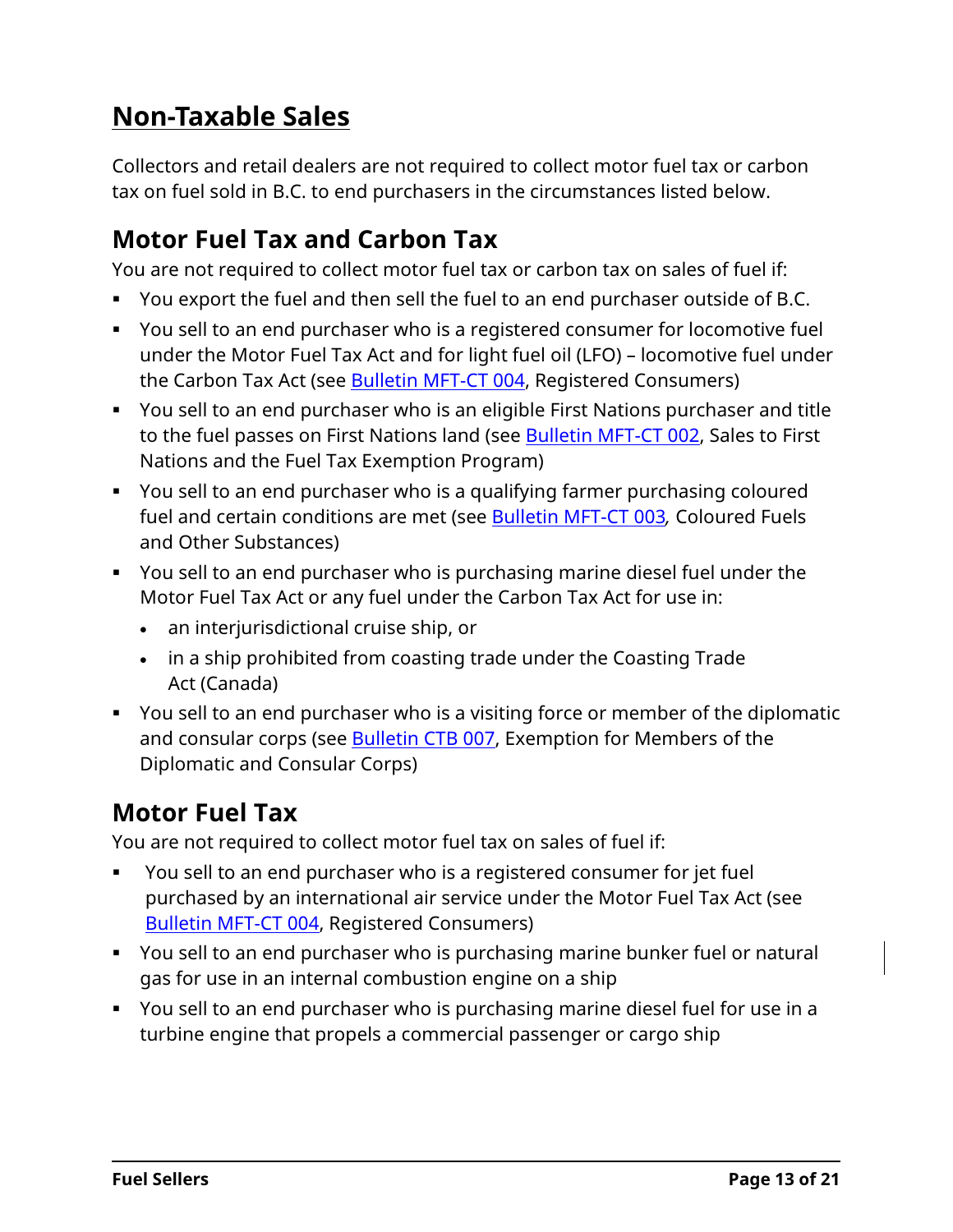- You sell to an end purchaser who is purchasing propane in:
	- a sealed or pre-packaged container that holds not more than 4 litres, or
	- a pre-filled or refilled cylinder designed to hold not more than 28 litres (approx. 30 lbs)
- You sell to an end purchaser who is purchasing propane for use in a residential dwelling unit and certain conditions are met (see **Bulletin MFT 014**, Propane Exemptions)
- You sell to a qualifying farmer who is purchasing propane for a farm purpose and certain conditions are met (see **Bulletin MFT 014**, Propane Exemptions)
- You sell to an end purchaser who is **not** going to be using the fuel in an internal combustion engine. For example, you are selling:
	- coloured heating oil
	- non-motor fuel oil (clear or coloured)
	- another substance (e.g. solvent) that is chemically identical to gasoline or another type of fuel if the substance is marketed or sold for a use other than in an internal combustion engine

**Note:** If you are selling non-motor fuel oil or another substance that is chemically identical to a fuel but will not be used in an internal combustion engine, you must obtain from the purchaser a Certificate of Exemption – Substances Sold for Use Other than in Internal Combustion Engines (FIN [480\)](http://www2.gov.bc.ca/assets/download/7ED86D49D7344B179DA15A2005CDD0A9). The only exceptions to this are sales of coloured heating oil and propane.

If a fuel is sold for any purpose other than for use in an internal combustion engine, carbon tax and provincial sales tax (PST), and in some cases the ICE Fund tax, apply to the fuel unless a specific exemption applies.

For more information, see [Bulletin](http://www2.gov.bc.ca/assets/download/F0C389126B1546C2BCB8432F24EA777F) MFT-CT 005, Tax Rates on Fuels and [Bulletin](http://www2.gov.bc.ca/assets/download/7825E03E42704AD980C37A93F7870424) MFT 014, Propane Exemptions.

# **Carbon Tax**

You are not required to collect carbon tax on sales of fuel if:

- You sell to an end purchaser who is purchasing for their own use outside B.C., provided the fuel is to be removed from B.C. by:
	- the fuel seller who sold the fuel,
	- a person acting on behalf of the fuel seller, or
	- a common carrier, if the contract with the common carrier for the removal of the fuel has been entered into by the end purchaser at the time of the purchase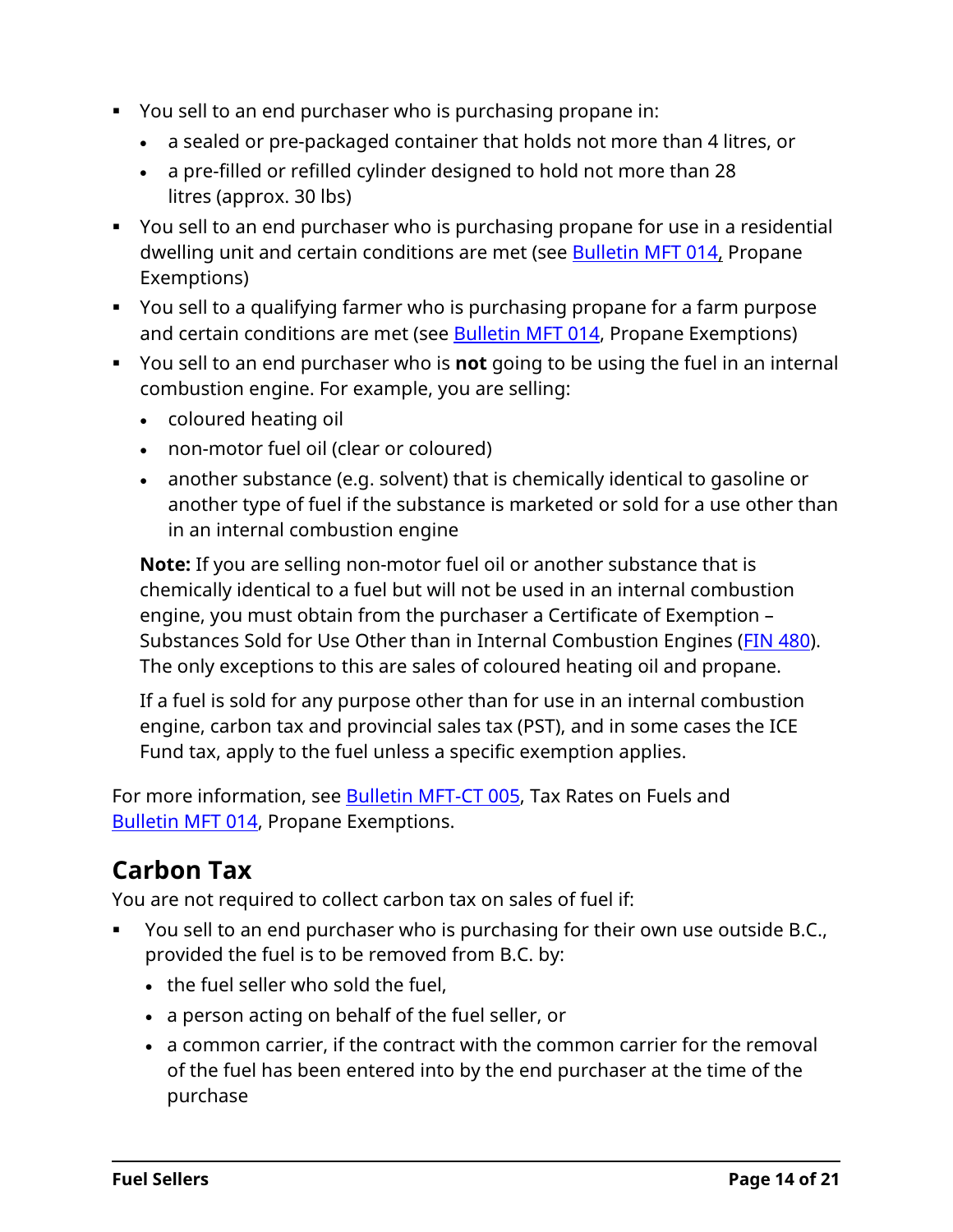- You sell to an end purchaser who is a registered consumer for a specific type of fuel, as indicated on their Registered Consumer Certificate, such as:
	- interjurisdictional air services
	- businesses that use fuel for an exempt purpose, such as a feedstock (see [Bulletin](http://www2.gov.bc.ca/assets/download/2BBDA93AE70842D698E8335E38708C85) MFT-CT 004, Registered Consumers)
- You sell to an end purchaser who is a registered air service or registered marine service (see **Bulletin CT 005, Commercial Air or Marine Services**)
- You sell to an end purchaser who is purchasing the fuel in a sealed, prepackaged container that holds not more than 4 litres

In all of the above circumstances (except sales of coloured heating oil, fuel sold in specific sizes and types of containers and cylinders as noted above, and propane for residential dwellings), you must collect and record specific information to support not collecting tax on these non-taxable sales. This may include:

- Copies of certificates of exemption, e.g. Certificate of Exemption Substances Sold for Use Other than in Internal Combustion Engines (FIN [480\)](http://www2.gov.bc.ca/assets/download/7ED86D49D7344B179DA15A2005CDD0A9)
- Copies of registered consumer certificates and registered air or marine service certificates
- **The name and registry number shown on a customer's Certificate of Indian** Status card
- The name, address, card number and expiry date shown on a customer's Farmer Identity Card issued by the BC Agricultural Council or a completed Certificate of Exemption – Farmer (FIN [458\)](http://www2.gov.bc.ca/assets/download/2F0FD09F39E14B8A9A7856EAE491F55A)
- The name of the cruise ship or ship prohibited from coasting trade
- Copies of common carrier contracts (proof the fuel was exported)

If you cannot collect and record sufficient information or documentation, you must collect motor fuel tax and carbon tax from the end purchaser.

Collectors must report these non-taxable sales and provide a breakdown by exemption type as separate lines on their motor fuel and carbon tax returns. Deputy collectors and retail dealers must provide similar information on their motor fuel and carbon tax refund application forms.

# <span id="page-14-0"></span>**Additional Responsibilities for Fuel Sellers**

### **Reporting Tax on Sales Invoices**

You must provide a fuel sales invoice if you sell fuel:

**From a bulk storage facility, cardlock or terminal rack**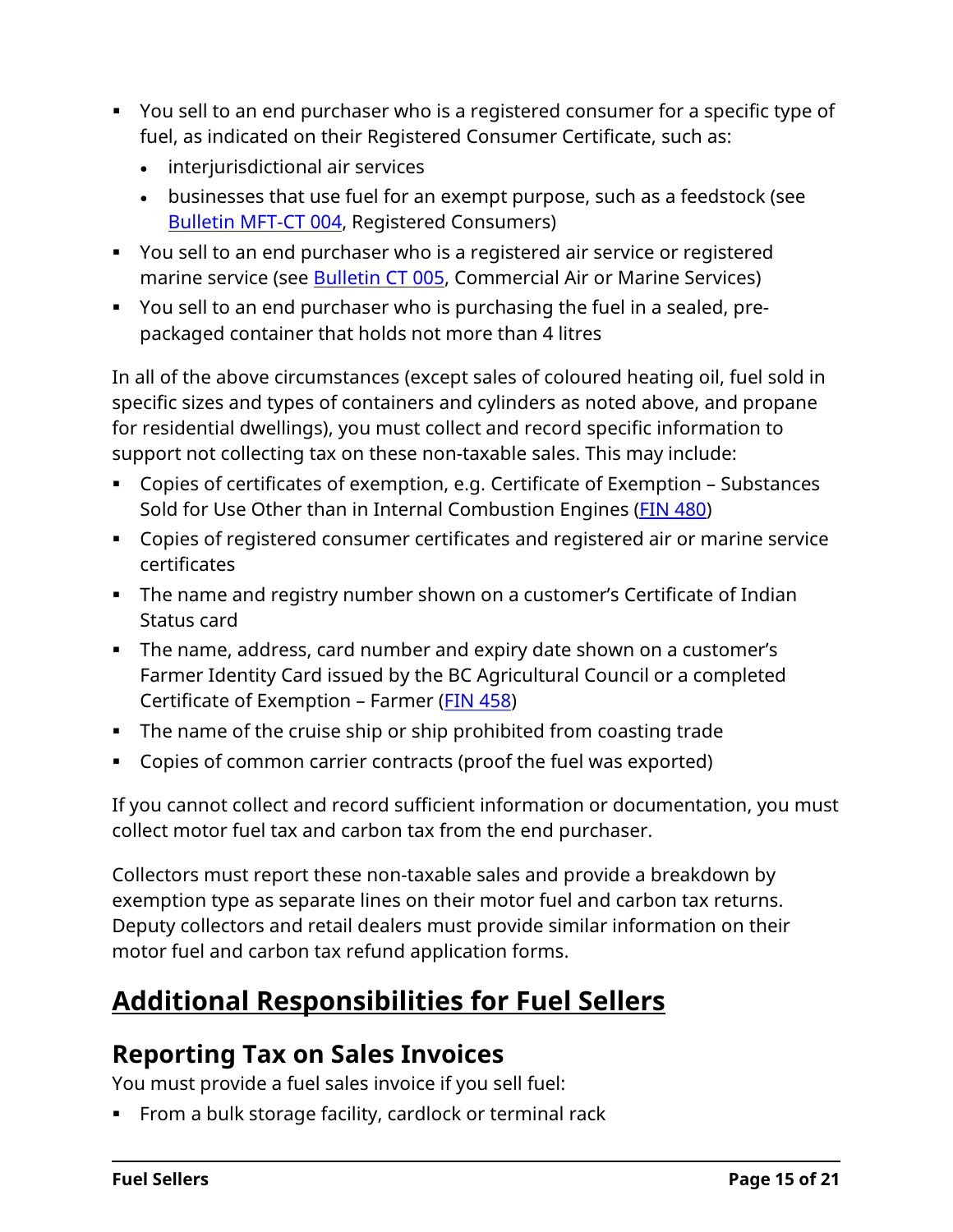- **For resale to another fuel seller**
- To a registered consumer, registered air service or registered marine service
- To an end purchaser who is purchasing more than 45 litres of coloured fuel
- To a farmer who is purchasing coloured fuel
- To a customer who requests an invoice

The invoice must show:

- **The date of the sale**
- Your name and address
- The location of the sale if different than above and, if applicable, where the fuel was delivered
- The name and address of the person you sold the fuel to
- The quantity of each type of fuel sold
- The motor fuel tax and carbon tax rates for each type of fuel sold, as separate lines or columns on the invoice
- If the fuel is coloured, indicate as "marked" or "dyed", and the price of the coloured fuel per unit of sale
- If the fuel is coloured and sold to a farmer, whether motor fuel tax and carbon tax were included in the sale

# **Re-labelling Fuel**

Re-labelling fuel is purchasing one type of fuel and then selling it as another type of fuel, or as another substance (i.e. not for use in an internal combustion engine) at either the same or at a lower tax rate. Re-labelling fuel is different from colouring fuel (e.g. dyeing clear diesel to create coloured diesel).

The authority of fuel sellers to re-label varies based on the:

- **Type of business**
- **The initial fuel type or substance**
- **The final fuel type or substance sold**

The rules for re-labelling fuel are set out below.

| <b>Business Type</b>         | <b>Rules</b>                                   |  |
|------------------------------|------------------------------------------------|--|
| You are a collector or other | You may re-label:                              |  |
| fuel seller specifically     | • One type of fuel and then sell it as another |  |
| authorized by us             | type of fuel at the same tax rate (e.g. marine |  |
|                              | diesel to locomotive fuel) or at a lower tax   |  |
|                              | rate (e.g. clear diesel to locomotive fuel).   |  |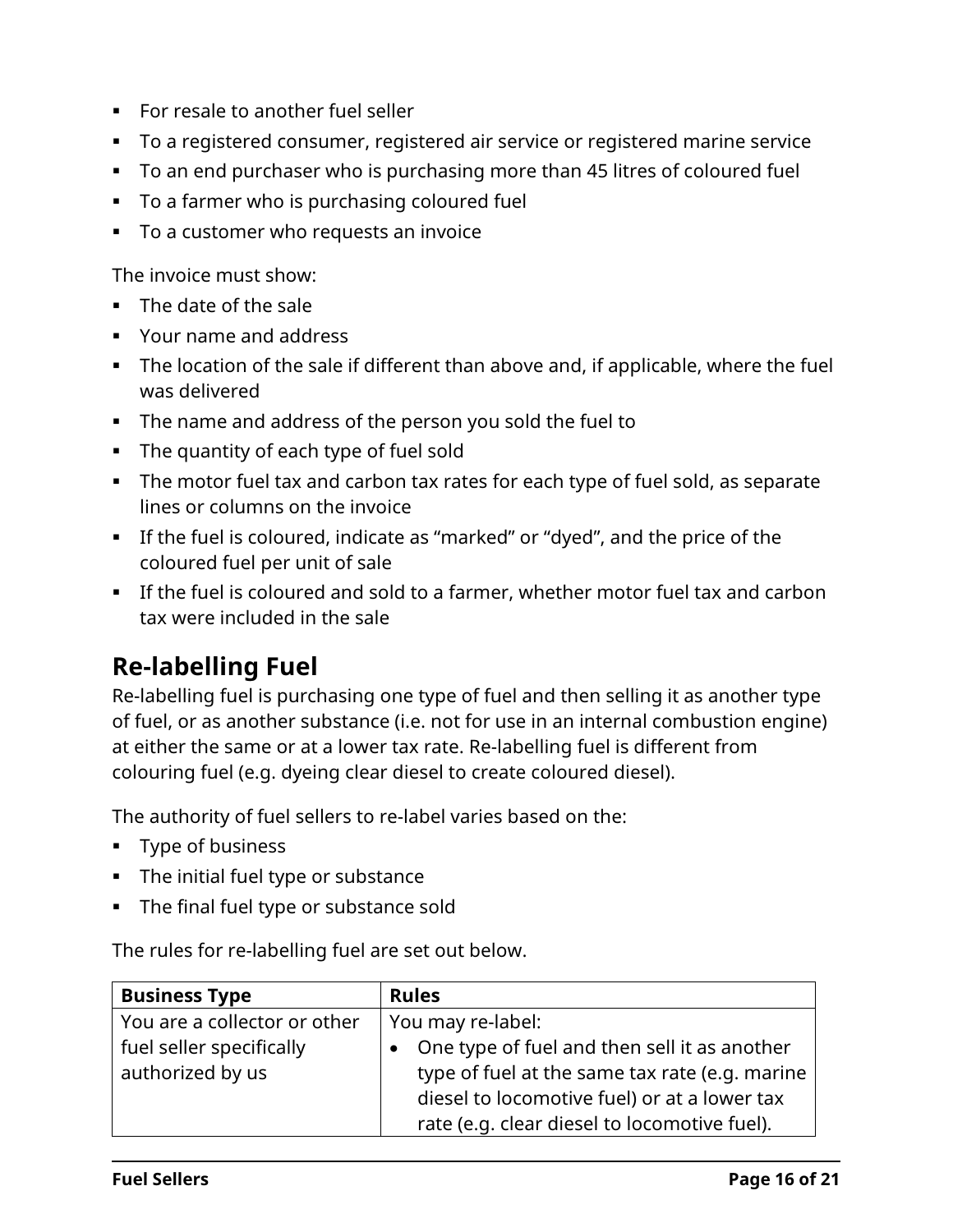| <b>Business Type</b>                                                    | <b>Rules</b>                                                                                                                                                                                                                                                                                                                                                                                                                                                                                                                                                                                                                                                                                                                                                                                   |
|-------------------------------------------------------------------------|------------------------------------------------------------------------------------------------------------------------------------------------------------------------------------------------------------------------------------------------------------------------------------------------------------------------------------------------------------------------------------------------------------------------------------------------------------------------------------------------------------------------------------------------------------------------------------------------------------------------------------------------------------------------------------------------------------------------------------------------------------------------------------------------|
| You are authorized to colour<br>(dye) fuel and to sell<br>coloured fuel | You may re-label:<br>A substance purchased as clear non-motor<br>$\bullet$<br>fuel oil and sell it as heating oil if you colour<br>the substance before it is sold.                                                                                                                                                                                                                                                                                                                                                                                                                                                                                                                                                                                                                            |
| You are authorized to sell<br>coloured fuel                             | You may re-label:<br>Coloured diesel and sell as heating oil.<br>$\bullet$<br>A substance purchased as coloured non-<br>٠<br>motor fuel oil and sell it as heating oil if the<br>substance was coloured when you<br>purchased it.<br>Coloured diesel and sell it as locomotive fuel<br>if you sell to a registered consumer and the<br>invoice shows that coloured diesel is being<br>sold for use in a locomotive (e.g. coloured<br>diesel sold as locomotive fuel).                                                                                                                                                                                                                                                                                                                          |
| All fuel sellers                                                        | You may re-label:<br>Fuel, except propane, and sell it as a<br>substance for a use other than in an internal<br>combustion engine (e.g. clear diesel to clear<br>non-motor fuel oil).<br>You must not re-label:<br>A lower-taxed fuel and sell it as a higher-<br>taxed fuel (e.g. re-label locomotive fuel and<br>sell it as clear diesel). The only exceptions to<br>this are blending small quantities of other<br>fuels as additives. For example, jet fuel<br>blended with clear diesel to sell as winter<br>diesel, or butane blended with gasoline to<br>sell as higher octane gasoline.<br>A substance such as heating oil or non-<br>$\bullet$<br>motor fuel oil and sell it as a fuel for use in<br>an internal combustion engine.<br>Heating oil and sell it as non-motor fuel oil. |

**Note**: Specific certification and invoicing requirements apply to sales of these fuels and substances. For more information, see [Bulletin](http://www2.gov.bc.ca/assets/download/CA9757C7DE7A4984A254EA92DED663F2) MFT-CT 003, Coloured Fuels and Other Substances.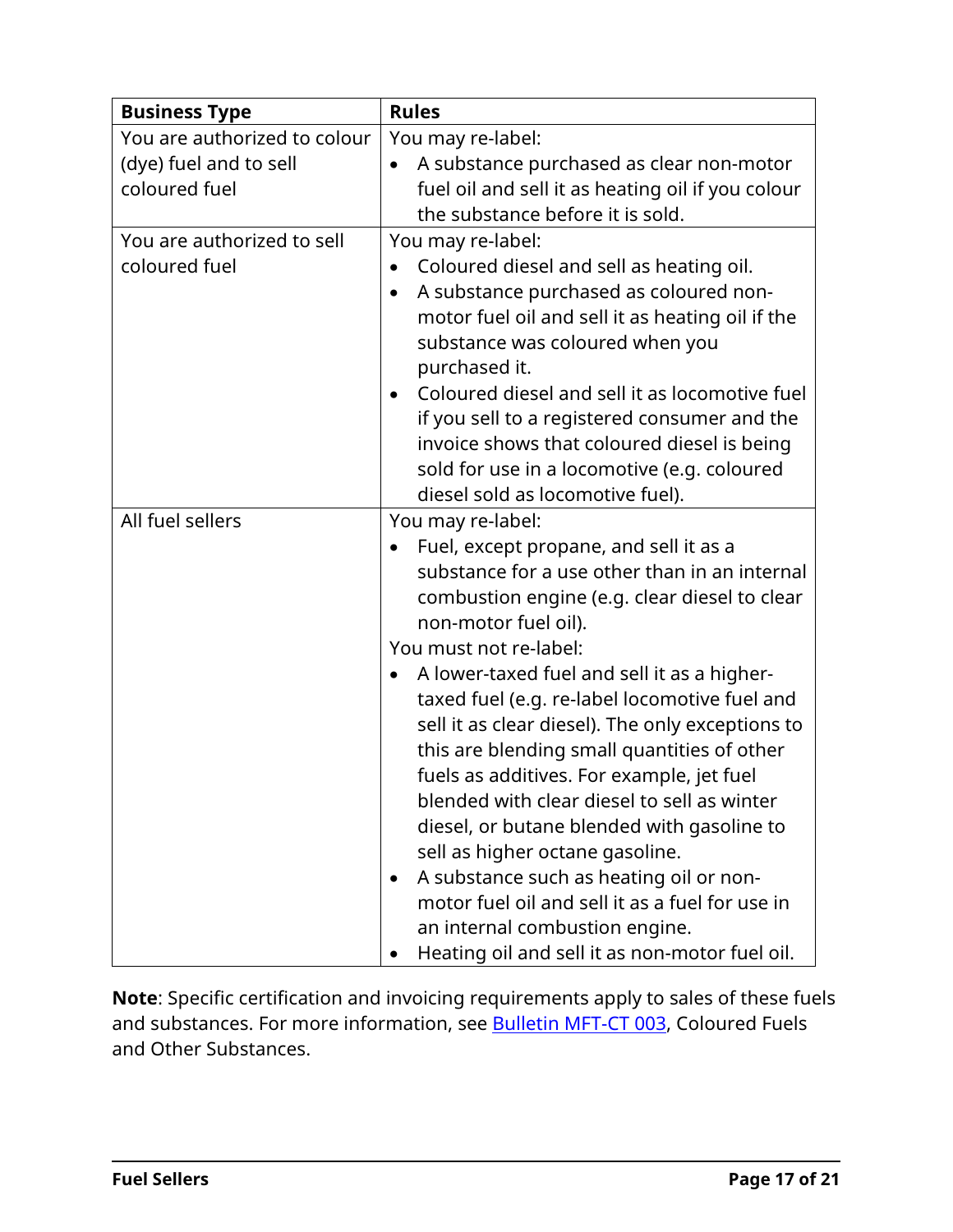# **Sales of Coloured Fuel**

Coloured fuel is taxed at a lower rate and may only be used for specific purposes, such as in portable generators, in road-building machinery, logging trucks, farm tractors or industrial machinery when not used on a public road or highway.

Businesses must apply for authorization to colour fuel and sell coloured fuel, including coloured marine diesel and coloured locomotive fuel. If you are selling coloured fuel to a person who will be reselling the fuel, you must ensure that they are also authorized to sell coloured fuel.

There are additional certification and invoicing requirements for sales of coloured fuel, including sales of coloured fuel to an end purchaser.

For more information, see [Bulletin](http://www2.gov.bc.ca/assets/download/CA9757C7DE7A4984A254EA92DED663F2) MFT-CT 003, Coloured Fuels and Other Substances.

# **Sales of Marine Diesel or Locomotive Fuel**

Marine diesel (clear or coloured) and locomotive fuel (clear or coloured) are similar to coloured fuel; they are taxed at a lower rate and may only be used for specific purposes. As with coloured fuel, there are additional certification and invoicing requirements for sales of these fuels. For more information, see [Bulletin](http://www2.gov.bc.ca/assets/download/CA9757C7DE7A4984A254EA92DED663F2) MFT-CT 003, Coloured Fuels and Other Substances.

# **Record Keeping**

The Motor Fuel Tax Act and Carbon Tax Act require that you keep all your records and documents for five years from the date the record is created.

# **Tax Rate Changes**

If there is a tax rate change, you must report and pay any additional security due to us on fuel inventory you own, or are deemed to own, on which you have paid, or will be paying, security to your supplier (i.e. acting as a deputy collector or retail dealer).

If you are a deputy collector or retail dealer, you are deemed to own a type of fuel at 12:01 am on the day of a tax rate change if:

- you have entered into an **agreement to purchase fuel** and the agreement provides that you own the fuel at 12:01 am on the date of the rate change,
- you have not received delivery of the fuel before that time, and
- you have not entered into an agreement with another person that provides that the other person owns the fuel on the date of the rate change.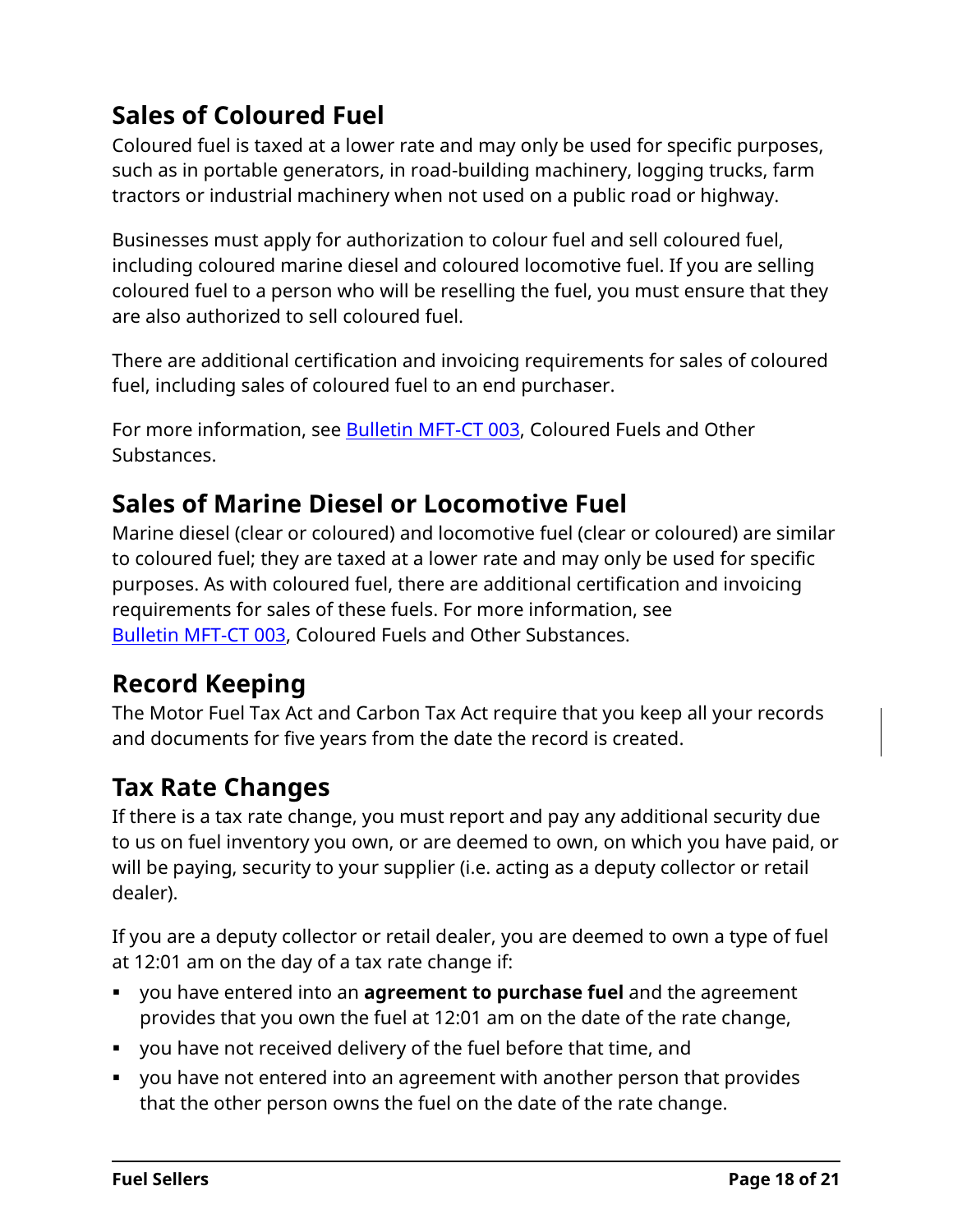For a scheduled carbon tax rate change, if you are a retail dealer, you are also deemed to own a type of fuel at 12:01 am on the day of a tax rate change if:

- you have entered into an **agreement to sell fuel** to an end purchaser, and
- the end purchaser has not received delivery of the fuel.

When motor fuel tax rates change, you use the Motor Fuel Tax Inventory Return to report your inventory and pay the amount of additional security due. This return will be available online through your **[eTaxBC](https://www2.gov.bc.ca/gov/content?id=E437125AC6444B869C94353D1C17FFA3)** account or as a printable form on our website.

When carbon tax rates change, you use the Carbon Tax Inventory Return to report your inventory and pay the amount of additional security due. This return will be available online through your **eTaxBC** account or as a printable form on our website.

Under the Carbon Tax Act, you are entitled to an inventory allowance of \$250 for calculating and reporting the fuel inventory you own, or are deemed to own, for resale purposes, provided you:

- file your inventory return and make any payment due on or before the due date, and
- have fuel inventory and the capacity to store at least 1,000 litres of fuel.

You deduct this inventory allowance from the additional security you owe and pay the remaining amount of security to us.

# **Self-Assessing Tax on Fuel for Your Own Use**

You must report and pay motor fuel tax and carbon tax on fuel manufactured or imported for your own use. For more information, see **Bulletin MFT-CT 006**, Self-Assessing Motor Fuel and Carbon Tax.

### **Fuel Sellers Website**

If you sell coloured fuel to another fuel seller, sell fuel exempt from security to an exempt fuel retailer or sell fuel exempt from tax to registered consumers, registered air services or registered marine services, you should check our [website](http://www2.gov.bc.ca/gov/content?id=B5962997255B46DD8FEE32BEB04558F5#authorized-fuel-sellers-purchasers) on the first business day of each month to verify that the status of your customers' certificates, permits and authorizations have not changed.

Specifically, you can verify that:

 The status of your customers' certificates, permits or authorizations are active (i.e. not suspended or cancelled)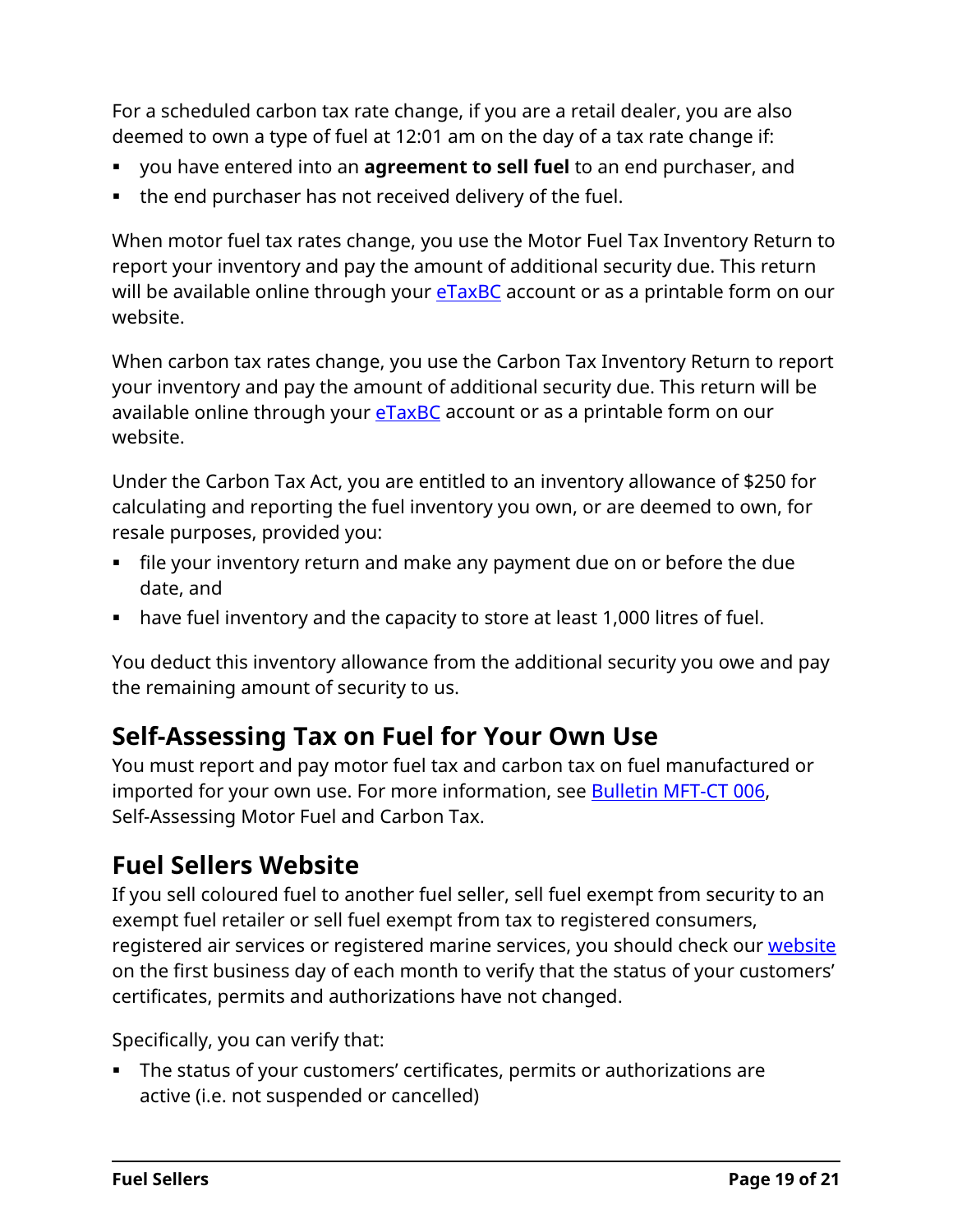- The types of fuel and the percentage at which your customers are authorized to purchase exempt from security or tax are correct
- Any other changes, such as a change of business name

If your customer's certificate, permit or authorization has been suspended or cancelled, you must not sell fuel to them exempt from security or tax. If you do, you may not receive a refund for the difference between the security you paid and the amount of security or tax you collected on that fuel.

If your customer's authorization to sell coloured fuel at a specific location(s) has been suspended or cancelled, you must not sell coloured fuel to this customer as you will be in violation of your agreement with us.

If either you or your customer disagrees with the status of the certificate, permit or authorization displayed on our website, contact us for confirmation.

# <span id="page-19-0"></span>**Refunds**

As a deputy collector or retail dealer, if you paid security on fuel and you sell that fuel at a lower rate or exempt from security or tax you may apply for a refund of the difference as follows.

- If you are also a collector, you may claim a refund on your regular motor fuel or carbon tax return, as applicable, by deducting the refund amount you are claiming from the amount of the security due on the return for the same reporting period.
- If you are only a deputy collector or retail dealer, you may apply for a refund using an:
	- Application for Refund of Carbon Tax Deputy Collector or Retail Dealer (FIN [143\)](http://www2.gov.bc.ca/assets/download/BB663D082AFF49148328A2CEC682AE06), or
	- Application for Refund of Motor Fuel Tax Deputy Collector or Retail Dealer (FIN [152\)](http://www2.gov.bc.ca/assets/download/66A673BF2BB0445D8BA5E7C14ECFBAFF).

The documentation you must include with your application is detailed on these forms. For more information on refunds of carbon tax, see [Bulletin](http://www2.gov.bc.ca/assets/download/98CA9F4FA5C847F2926A94A11F2F93B6) MFT-CT 007, Refunds for Deputy Collectors and Retail Dealers.

Your refund claim must be received by us within 4 years from the date you paid the security (i.e. the fuel purchase date). Claims for amounts of less than \$10 **are not** eligible for a refund.